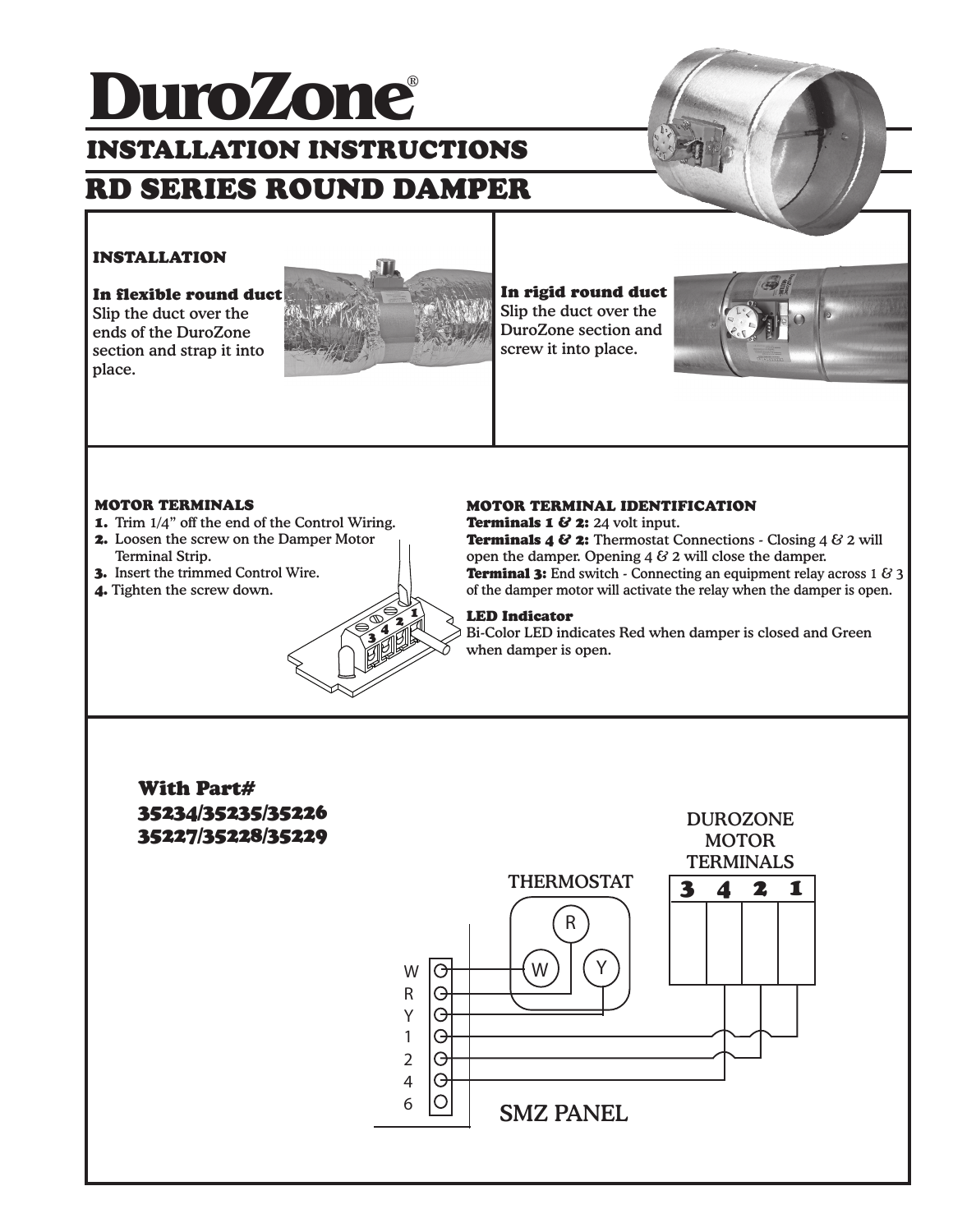

Duro Dyne Corporate Headquarters, Bay Shore, NY 631-249-9000 • Fax: 631-249-8346 Duro Dyne Midwest • Duro Dyne West • Duro Dyne Canada www.durodyne.com • E-mail: durodyne@durodyne.com

### ALL DUROZONE DAMPERS FEATURE:

• 5 year limited warranty • Controlled bypass • Maintenance free operation • Quick install mounting clips (except Round Dampers) •100% factory testing • Screwless terminals • Custom dampers and special controls are available on request.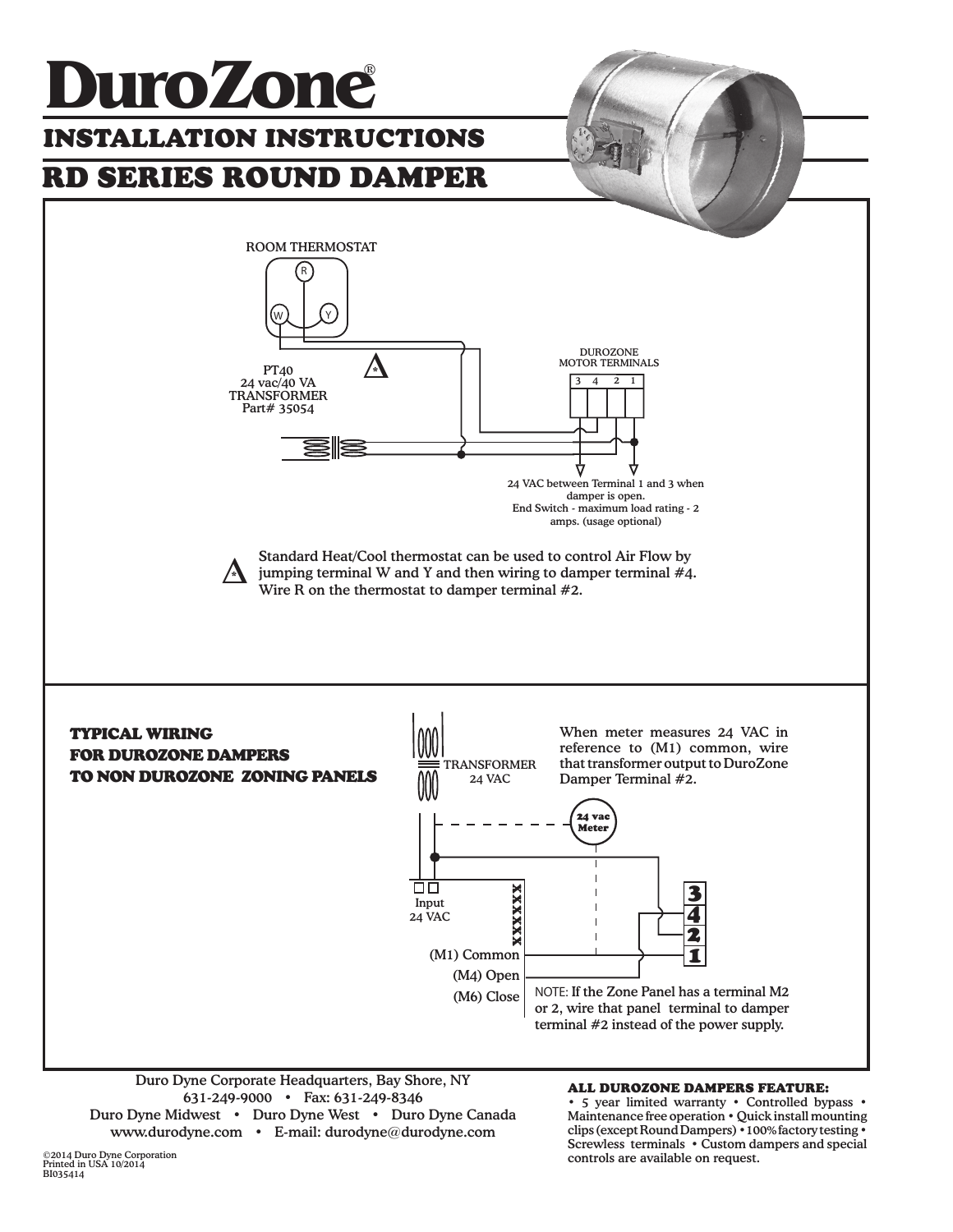

de aire (dampers) y controles especiales personalizados disponibles

. bajo pedido